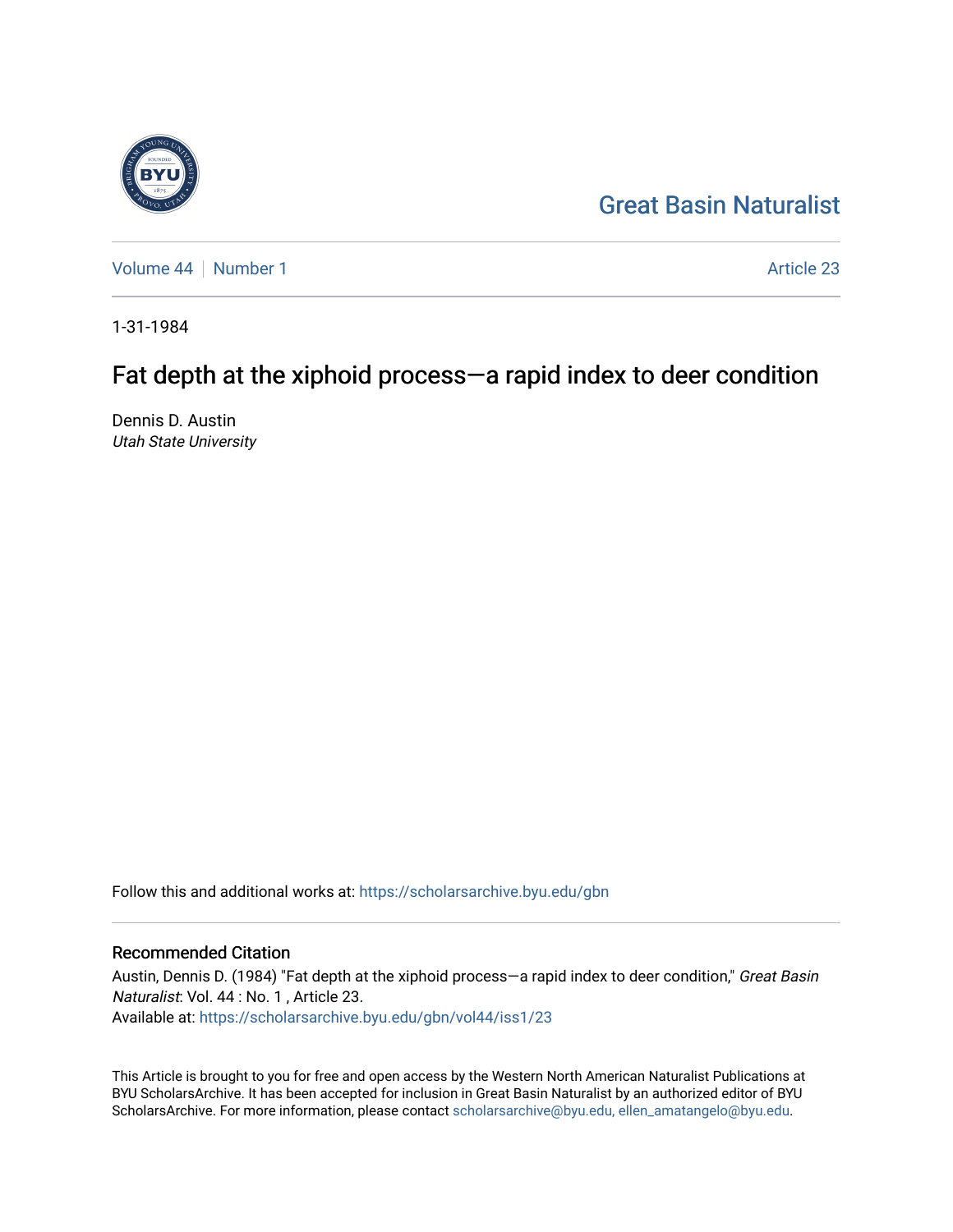# FAT DEPTH AT THE XIPHOID PROCESS-A RAPID INDEX TO DEER CONDITION'

#### Dennis D. Austin<sup>2</sup>

Abstract.— Measurement of the fat depth adjacent to the xiphoid process is described for mule deer. The index was determined sensitive to changes in physical condition of hunter-harvested mule deer.

Good physical condition of mule deer {Odocoileus hemionus) in fall is important to winter survival and optimal reproduction (Ju lander et al. 1961, Mautz 1978). Fat storage that reflects the annual nutritional cycle (Wallmo and Regelin 1981) peaks in fall (Anderson et al. 1972) and is a measure of summer habitat quality (Kistner et al. 1980). Al though numerous carcass fat measurements have been reported (Anderson 1981), most re quire internal parts (not usually available from field-dressed deer at checking stations) and laboratory procedures and were designed for use with whole carcasses. At checking stations, where large samples can be collected, only eviscerated carcass weight and sub cutaneous fat remain obtainable indexes. Al though relatively few deer are needed for ac curate mean eviscerated carcass weight (Anderson et al. 1972), weight appears a poor measure of condition because it is not correlated with other fat indexes used in assess ments (Anderson et al. 1969).

Of various fat deposits, subcutaneous fat is deposited last and used first, and is only found on deer in good condition (Harris 1945). Thus, measurements of subcutaneous fat should be taken during the fall when physical condition is optimal (Mautz 1978, Wallmo and Regelin 1981). Measurement of back fat has been reported (Anderson et al. 1972), but requires skinning considerable portions of the rump. Experience in Utah has, understandably, shown most hunters unwilling to cooperate. Measurement of fat at the base of the sternum, which is often cut by hunters, is easy and presents no problem with hunter cooperation. This paper reports the use of this technique for hunter-harvested deer in late October.



Fig. 1. Slit through the xiphoid process and connective tissues.

#### **METHODOLOGY**

Eviscerated carcasses are slit to the base of the sternum and through the xiphoid process (xiphisternum), the posterior segment of the sternum usually being less than 5 cm in length (Fig. 1). Fat depth, determined with a clear rule and read to the nearest millimeter, is measured adjacent and perpendicular to the xiphoid process between the skin and the next tissue layer. The mean depth observed along 2-3 cm of the slit fat strip immediately below the junction of the xiphoid process and

<sup>&#</sup>x27;This study was supported by funds from the Pittman Robertson Act under Utah Division of Wildhfe Resources Project W105R. ^Department of Range Science, Utah State University, Logan, Utah 84322.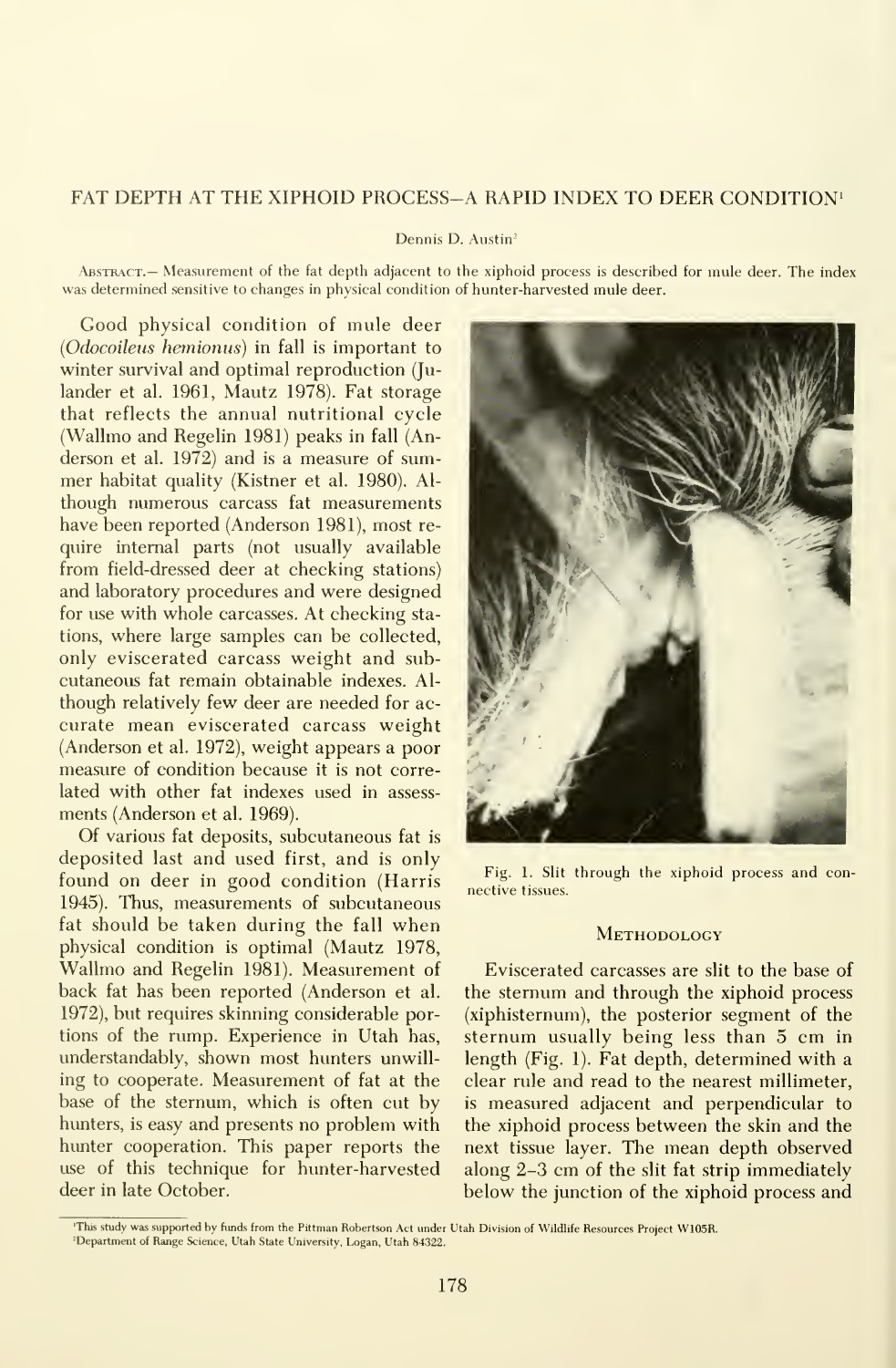

Fig. 2.—Measurement of fat depth adjacent to the xiphoid process.

the sternum is recorded (Fig. 2). Often a thin layer  $(<1.0$  mm) of flesh is observed between the fat layer and the xiphoid process and marks the boundary for the measurement. On other deer the cartilage of the xiphoid process is the boundary. Occasionally deer in excellent condition have two or three layers of fat and flesh. Layering is uncommon, however, and only the outer layer of fat is measured. Usually, fewer than 30 seconds is required for individual measurements.

Carcasses previously cut through the xi phoid process are more difficult to measure because of bloody coloration, dirt, tissue sepculty in determining the fat segment corre sponding to the xiphoid process. Nevertheless, the measurement is essentially the same with a fresh cut made across the fat layer to aid accuracy. It should be noted that, because of these difficulties, many such deer cannot be measured accurately and are ex cluded from the sample.

# Measurement Precision

Measurement variation of different in vestigators was determined using eight trained personnel at a checking station. Fat depths of 25 deer ranging in age from  $\frac{1}{2}$  to  $4\frac{1}{2}$  years were measured. The xiphoid process and fat layer were cut only once and each observer measured the cut strip with individ ual rules. To eliminate between-observer bias, hand signals rather than vocal communication were used to relay measurements to the person recording. Results showed high precision for mean fat depths ranging from <sup>1</sup> to 10 mm, with 23 of 25 deer having standard deviations of less than 1.0 mm (Table 1). The 2-3-cm long fat strip in most deer is quite uniform in thickness. Occasionally, however, this strip is wedge shaped and varies several millimeters, as with deer 19 (Table 1), where the strip varied 5-12 mm. In such cases the mean is more difficult to determine.

During 1981 and 1982 two checking sta tions were run simultaneously at nearby locations. Deer checked at the stations were har vested from the same areas and herd (Utah deer unit 13—Vernon), and no differences would be expected between samples. Fat depths were measured by 2-3 observers at each station on bucks whose ages were deter mined on-site to be yearling,  $2\frac{1}{2}$ , or  $3\frac{1}{2}$ + years. Results showed no significant differ ences  $(P<.05)$  between sites within age classes (Table 2). Indeed, with good sample numbers in the yearling age class, differences in mean depths between sites were less than .4 and .1mm for <sup>1981</sup> and 1982, respectively.

# Variability in Deposition

aration, expansion and dehydration, and diffi- mm for deer  $2\frac{1}{2}$  years, and 3.1 mm for older Variability in fat deposition within age classes increased with animal age (Table 3). For yearling bucks a mean standard deviation of  $2.5$  mm was determined, increasing to  $2.7$ deer. Even though mean fat depth exhibited considerable change between years, the vari ability of the index showed little fluctuation, particularly in the yearling age class. At 90 percent probability of detecting differences (P<.05) between yearling age groups differ ing in fat depth by <sup>1</sup>mm, <sup>a</sup> sample size of about <sup>55</sup> isneeded, and by <sup>2</sup> mm about 15.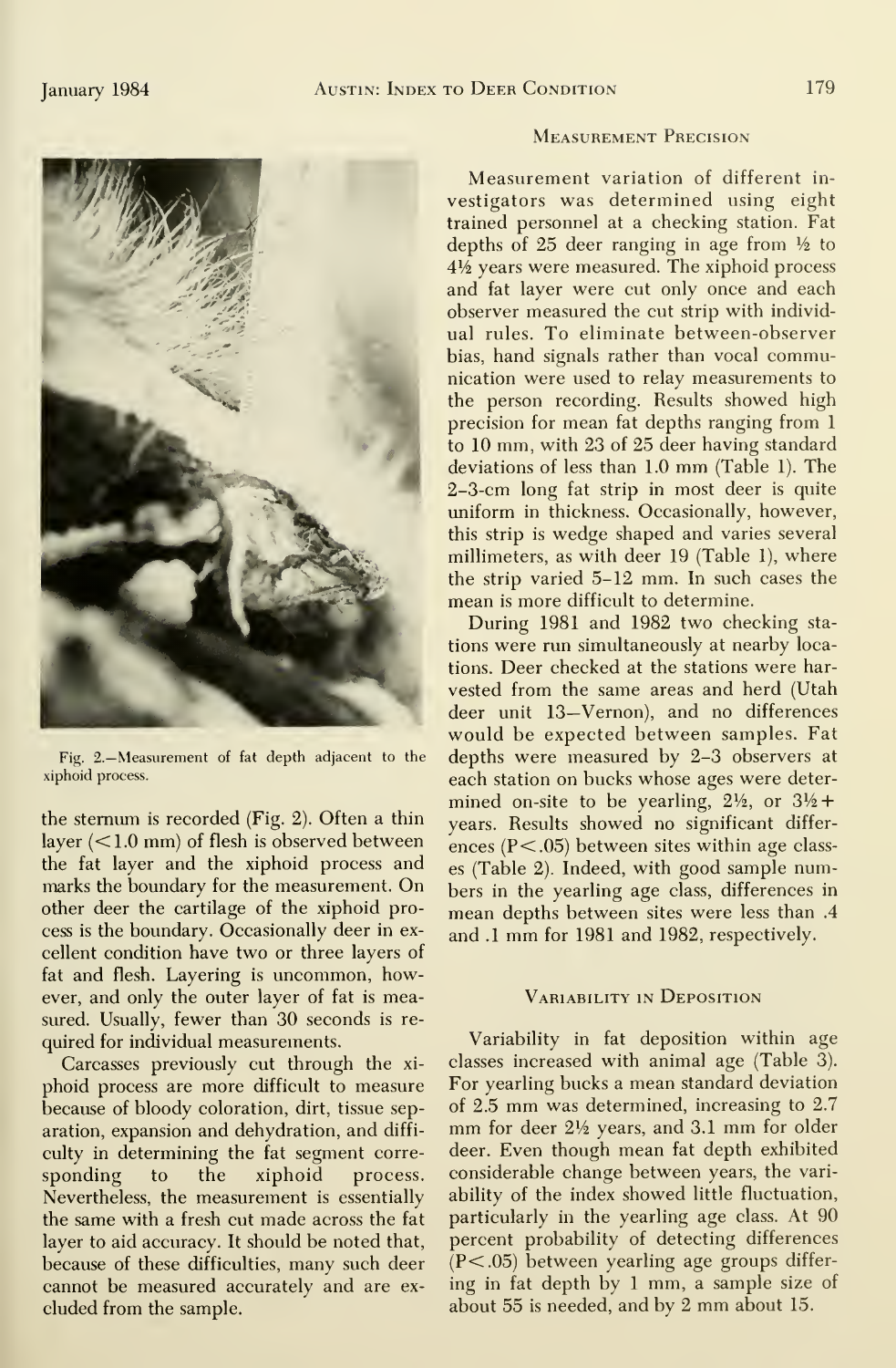| Deer No.       | <b>Sex</b>                  | Age (years)      | Mean | Range    | SD           |
|----------------|-----------------------------|------------------|------|----------|--------------|
| 1              | M                           | $1\frac{1}{2}$   | 7.25 | $6 - 8$  | 0.71         |
| $\sqrt{2}$     | M                           | $1\frac{1}{2}$   | 4.75 | $4 - 5$  | 0.46         |
| 3              | F                           | $1\,\rm{V\!\!2}$ | 5.63 | $5 - 6$  | 0.52         |
| 4              | $\mathbf{M}$                | $1\frac{1}{2}$   | 5.88 | $5 - 7$  | 0.64         |
| $\overline{5}$ | F                           | $3\frac{1}{2}$   | 8.38 | $7 - 9$  | 0.74         |
| 6              | $\mathbf{M}$                | $1\frac{1}{2}$   | 6.88 | $6 - 8$  | 0.64         |
| $\sqrt{2}$     | $\mathbf{M}$                | $1\frac{1}{2}$   | 4.88 | $4 - 5$  | 0.35         |
| $8\,$          | M                           | $1\frac{1}{2}$   | 1.13 | $1 - 2$  | 0.35         |
| 9              | $\mathcal{M}$               | $1\frac{1}{2}$   | 7.63 | $6 - 9$  | 1.15         |
| 10             | $\mathcal{M}_{\mathcal{A}}$ | $1\frac{1}{2}$   | 4.38 | $4 - 5$  | 0.52         |
| $\mathbf{11}$  | $\mathbf{M}$                | $1\frac{1}{2}$   | 7.38 | $6 - 8$  | 0.74         |
| 12             | $\mathbf{M}$                | $1\frac{1}{2}$   | 7.00 | $6 - 8$  | 0.76         |
| 13             | M                           | $1\frac{1}{2}$   | 4.50 | $4 - 5$  | 0.53         |
| 14             | M                           | $2\frac{1}{2}$   | 9.63 | $9 - 10$ | 0.52         |
| 15             | M                           | $1\frac{1}{2}$   | 5.13 | $5 - 6$  | 0.35         |
| $16\,$         | $\mathbf{M}$                | $1\frac{1}{2}$   | 9.00 | $8 - 10$ | 0.76         |
| 17             | M                           | $1\frac{1}{2}$   | 5.88 | $5 - 8$  | 0.99         |
| 18             | $\mathbf{M}$                | $1\!/_{\!2}$     | 1.75 | $1 - 2$  | 0.46         |
| 19             | $\mathbf{M}$                | $1\frac{1}{2}$   | 8.63 | $6 - 11$ | 1.60         |
| 2()            | M                           | $2\frac{1}{2}$   | 9.63 | $9 - 10$ | 0.52         |
| 21             | M                           | $1\frac{1}{2}$   | 2.13 | $2 - 3$  | 0.35         |
| $22\,$         | M                           | $1\frac{1}{2}$   | 4.50 | $4 - 5$  | 0.53         |
| 23             | M                           | $1\frac{1}{2}$   | 1.00 | 1        | $\mathbf{0}$ |
| $24\,$         | M                           | $1\frac{1}{2}$   | 2.25 | $2 - 3$  | 0.46         |
| 25             | $\boldsymbol{\mathrm{F}}$   | $3\frac{1}{2}$   | 3.25 | $2 - 1$  | 0.89         |

Table 1. Variability of fat depth measurements (mm) between eight observers.

Generally, significant differences  $(P<.05)$ in fat depth occurred between age classes (Table 3). In all comparisons, yearlings and older deer were different and, in four of five comparisons, yearlings were different from deer  $2\frac{1}{2}$  years of age. In only three of five comparisons were deer  $2\frac{1}{2}$  and  $3\frac{1}{2}$  years different. It would be expected, with adequate sample sizes, that most, if not all, age classes would differ significantly.

Changes in fat deposition between years (Table 3) were found to be significant for yearlings  $(P<.05)$ . Fall 1980 was an exceptional year for fall forage, especially berry production, and was reflected in increased fat deposition that was significantly  $(P<.05)$ greater than that in 1981, a poor forage year. Differences  $(P<.05)$  were also determined

between deer units (Table 3). Deer unit 13, with limited high-quality summer range, produced yearling deer having considerably less subcutaneous fat than deer from unit 23B (Current Creek), where summer range is extensive.

# **DISCUSSION AND APPLICATION**

The increased variability of fat deposition of buck deer older than yearlings and the difficulty in obtaining those samples suggests the technique be directed primarily to yearlings. A suggested rating scale for yearling bucks is 0-2 mm fat depth as poor physical condition, 2-4 mm as fair, 4-6 mm as good,  $6-8$  mm as very good, and  $8+$  mm as excellent. Measurements taken on does and fawns

TABLE 2. Variability of fat depth measurements (mm) on buck deer taken from two sites on Utah deer unit 13  $(Vernon).<sup>1</sup>$ 

| <b>Contract and Contract and Contract</b> |                                          | the common about the common and control<br>1981<br>the property of the company of the company of |           |    |        |           | _______<br>1982 |           |           |          |                |     |
|-------------------------------------------|------------------------------------------|--------------------------------------------------------------------------------------------------|-----------|----|--------|-----------|-----------------|-----------|-----------|----------|----------------|-----|
|                                           |                                          | Site 1                                                                                           |           |    | Site 2 |           |                 | Site 1    |           |          | Site 2         |     |
| Age                                       |                                          |                                                                                                  | <b>SD</b> |    | Ñ.     | <b>SD</b> |                 | $\bar{X}$ | <b>SD</b> |          | $\overline{x}$ | SD. |
| $1\frac{1}{2}$                            | --------<br>$\mathfrak{f}(\mathfrak{X})$ | 3.6                                                                                              | 2.3       | 51 | 4.0    | 2.9       | 51              | 4.9       | 2.0       | 36       | ----<br>5.0    | 2.6 |
| $2^{1/2}$                                 | 9                                        | 6.3                                                                                              | 2.3       | 13 | 7.5    | 2.5       | 6               | 5.2       | 3.2       | 6        | 7.0            | 4.3 |
| $3^{1}2 +$                                |                                          | 7.8                                                                                              | 3.4       | 5. | 9.6    | 2.6       | $\Omega$        | 14.0      | 1.4       | $\theta$ |                |     |

'No significant differences  $(P < .05)$  between sites within age classes were found.